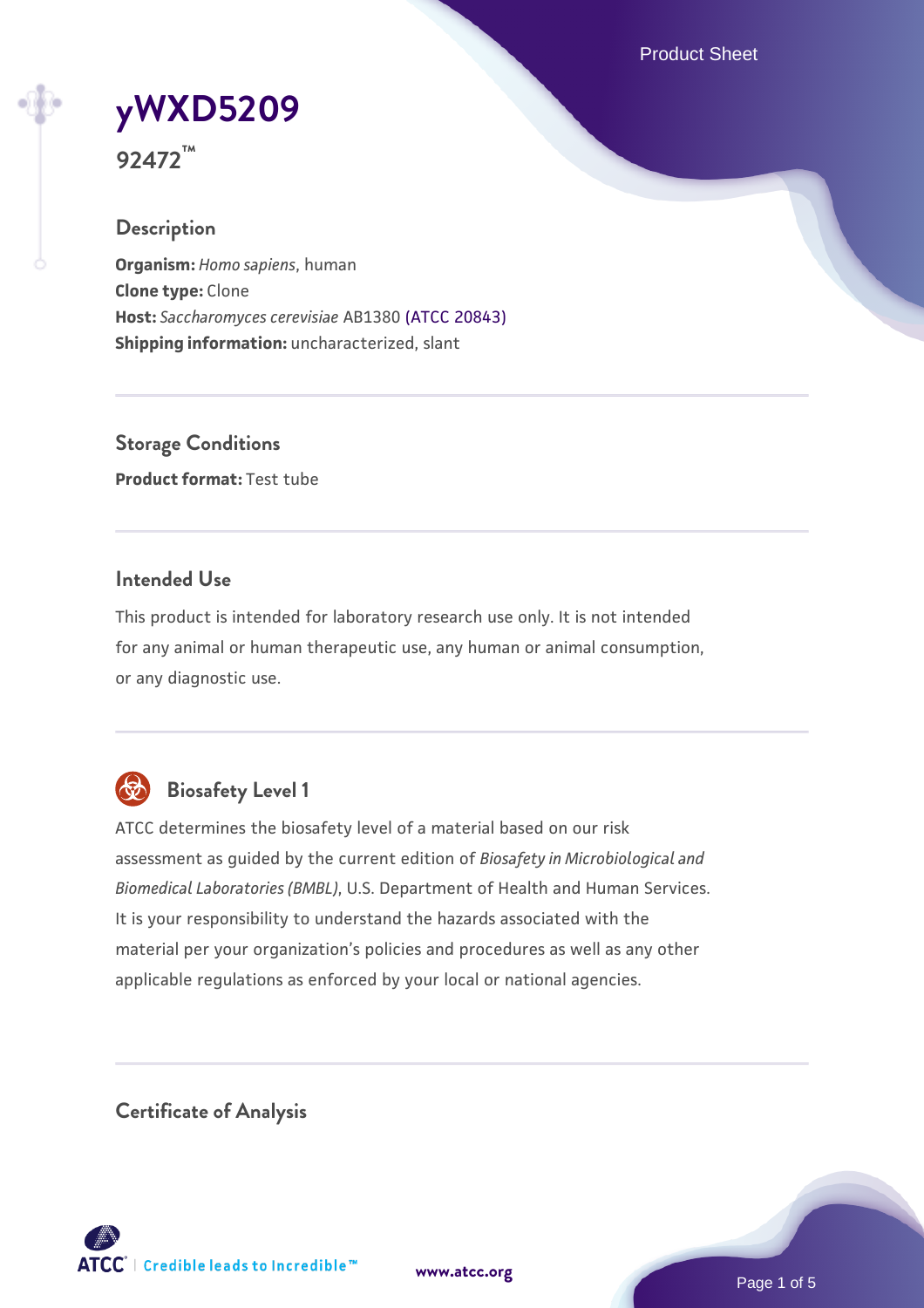# **[yWXD5209](https://www.atcc.org/products/92472)** Product Sheet **92472**

For batch-specific test results, refer to the applicable certificate of analysis that can be found at www.atcc.org.

# **Insert Information**

**Type of DNA:** genomic **Genome:** Homo sapiens **Chromosome:** X X pter-q27.3 **Gene name:** DNA Segment, single copy **Gene product:** DNA Segment, single copy [DXS4163] **Gene symbol:** DXS4163 **Contains complete coding sequence:** Unknown **Insert end:** EcoRI

# **Vector Information**

**Construct size (kb):** 280.0 **Intact vector size:** 11.454 **Vector name:** pYAC4 **Type of vector:** YAC **Host range:** *Saccharomyces cerevisiae*; *Escherichia coli* **Vector information:** other: telomere, 3548-4235 other: telomere, 6012-6699 Cross references: DNA Seq. Acc.: U01086 **Cloning sites:** EcoRI **Markers:** SUP4; HIS3; ampR; URA3; TRP1 **Replicon:** pMB1, 7186-7186; ARS1, 9632-10376

# **Growth Conditions**

**Medium:** 



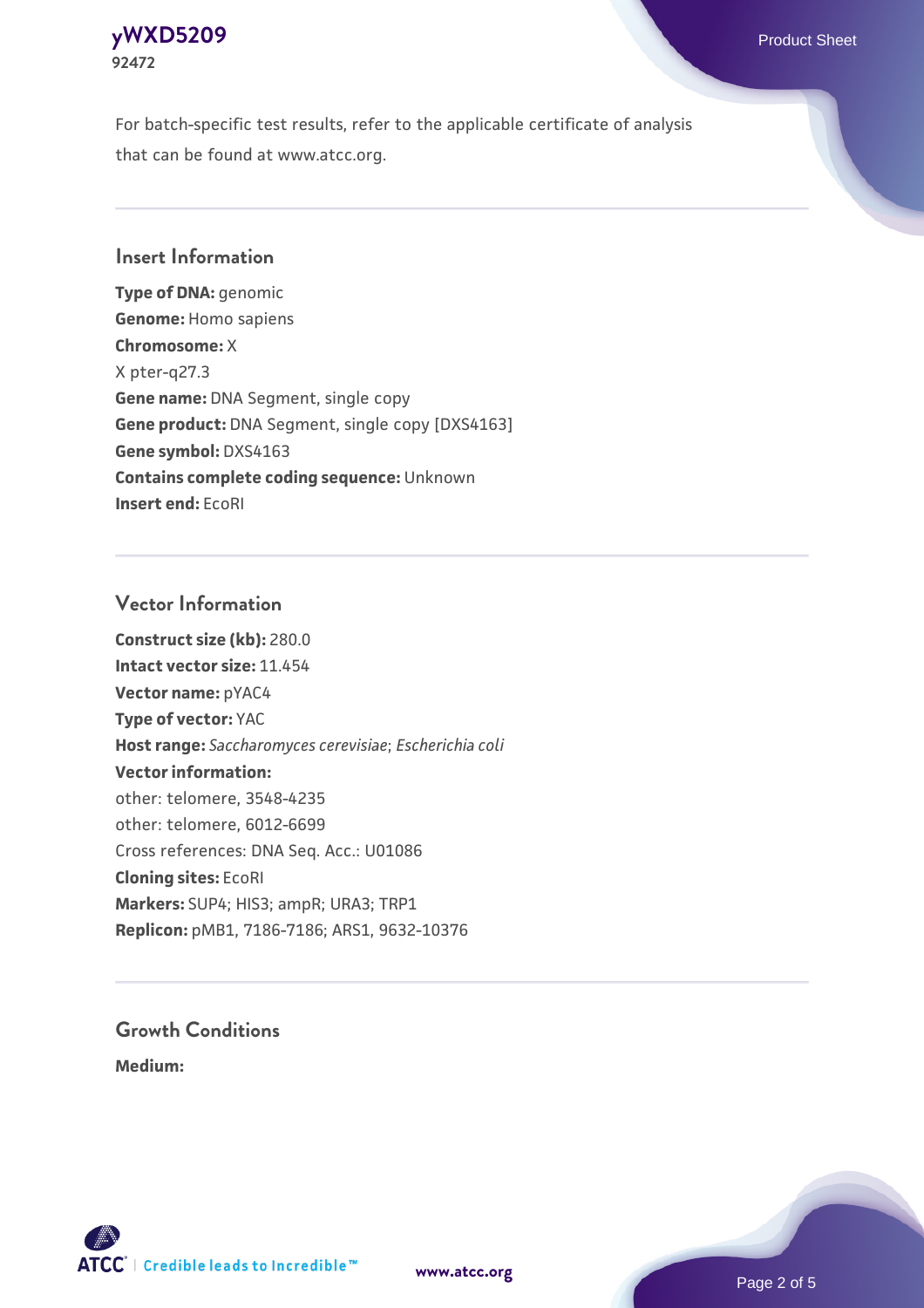#### **[yWXD5209](https://www.atcc.org/products/92472)** Product Sheet **92472**

[ATCC Medium 1245: YEPD](https://www.atcc.org/-/media/product-assets/documents/microbial-media-formulations/1/2/4/5/atcc-medium-1245.pdf?rev=705ca55d1b6f490a808a965d5c072196) **Temperature:** 30°C

#### **Notes**

More information may be available from ATCC (http://www.atcc.org or 703- 365-2620).

# **Material Citation**

If use of this material results in a scientific publication, please cite the material in the following manner: yWXD5209 (ATCC 92472)

# **References**

References and other information relating to this material are available at www.atcc.org.

# **Warranty**

The product is provided 'AS IS' and the viability of ATCC® products is warranted for 30 days from the date of shipment, provided that the customer has stored and handled the product according to the information included on the product information sheet, website, and Certificate of Analysis. For living cultures, ATCC lists the media formulation and reagents that have been found to be effective for the product. While other unspecified media and reagents may also produce satisfactory results, a change in the ATCC and/or depositor-recommended protocols may affect the recovery, growth, and/or function of the product. If an alternative medium formulation or reagent is used, the ATCC warranty for viability is no longer



**[www.atcc.org](http://www.atcc.org)**

Page 3 of 5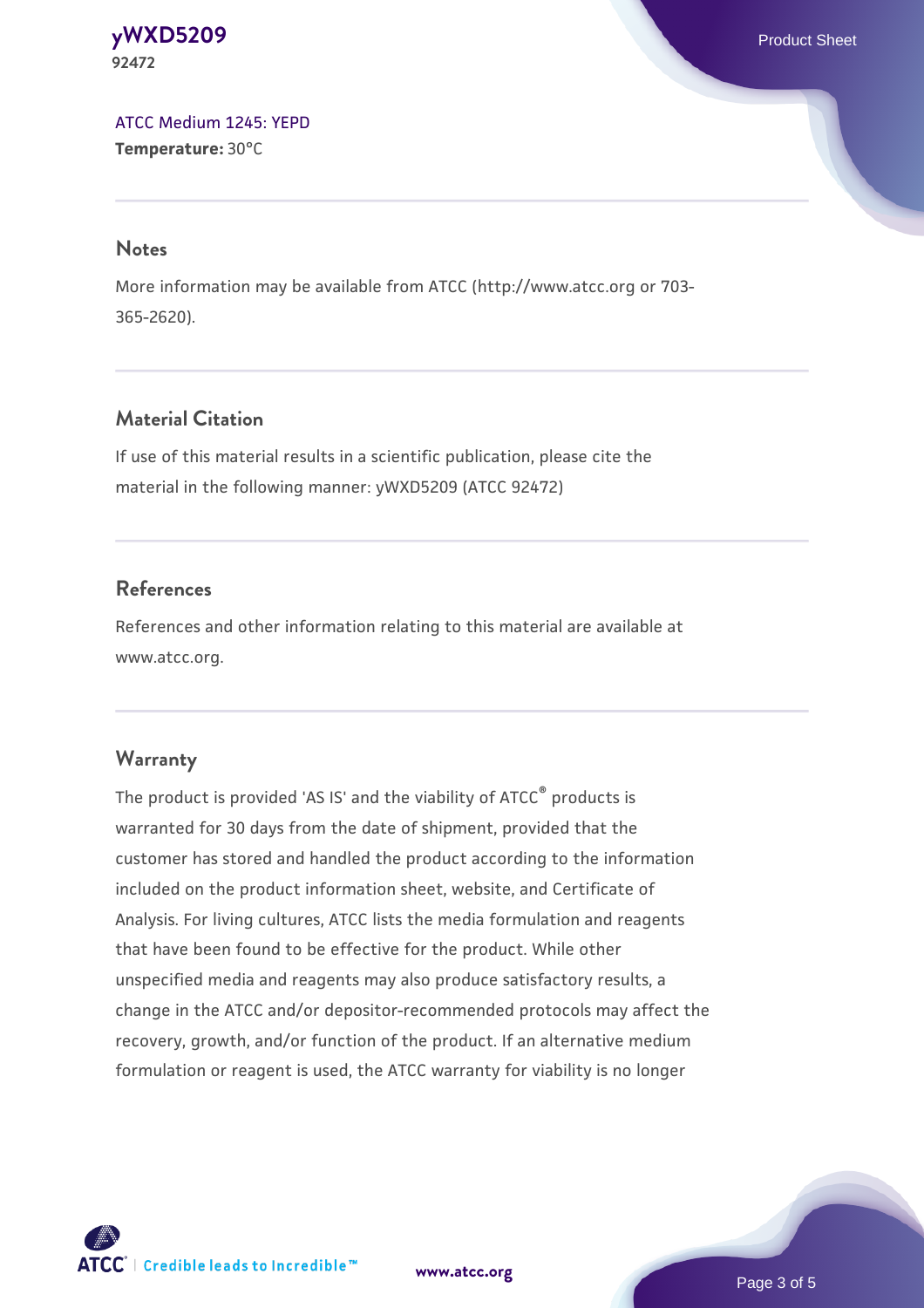**[yWXD5209](https://www.atcc.org/products/92472)** Product Sheet **92472**

valid. Except as expressly set forth herein, no other warranties of any kind are provided, express or implied, including, but not limited to, any implied warranties of merchantability, fitness for a particular purpose, manufacture according to cGMP standards, typicality, safety, accuracy, and/or noninfringement.

#### **Disclaimers**

This product is intended for laboratory research use only. It is not intended for any animal or human therapeutic use, any human or animal consumption, or any diagnostic use. Any proposed commercial use is prohibited without a license from ATCC.

While ATCC uses reasonable efforts to include accurate and up-to-date information on this product sheet, ATCC makes no warranties or representations as to its accuracy. Citations from scientific literature and patents are provided for informational purposes only. ATCC does not warrant that such information has been confirmed to be accurate or complete and the customer bears the sole responsibility of confirming the accuracy and completeness of any such information.

This product is sent on the condition that the customer is responsible for and assumes all risk and responsibility in connection with the receipt, handling, storage, disposal, and use of the ATCC product including without limitation taking all appropriate safety and handling precautions to minimize health or environmental risk. As a condition of receiving the material, the customer agrees that any activity undertaken with the ATCC product and any progeny or modifications will be conducted in compliance with all applicable laws, regulations, and guidelines. This product is provided 'AS IS' with no representations or warranties whatsoever except as expressly set forth herein and in no event shall ATCC, its parents, subsidiaries, directors, officers, agents, employees, assigns, successors, and affiliates be liable for indirect, special, incidental, or consequential damages of any kind in connection with or arising out of the customer's use of the product. While reasonable effort is made to ensure authenticity and reliability of materials on deposit, ATCC is not liable for damages arising from the misidentification or



**[www.atcc.org](http://www.atcc.org)**

Page 4 of 5